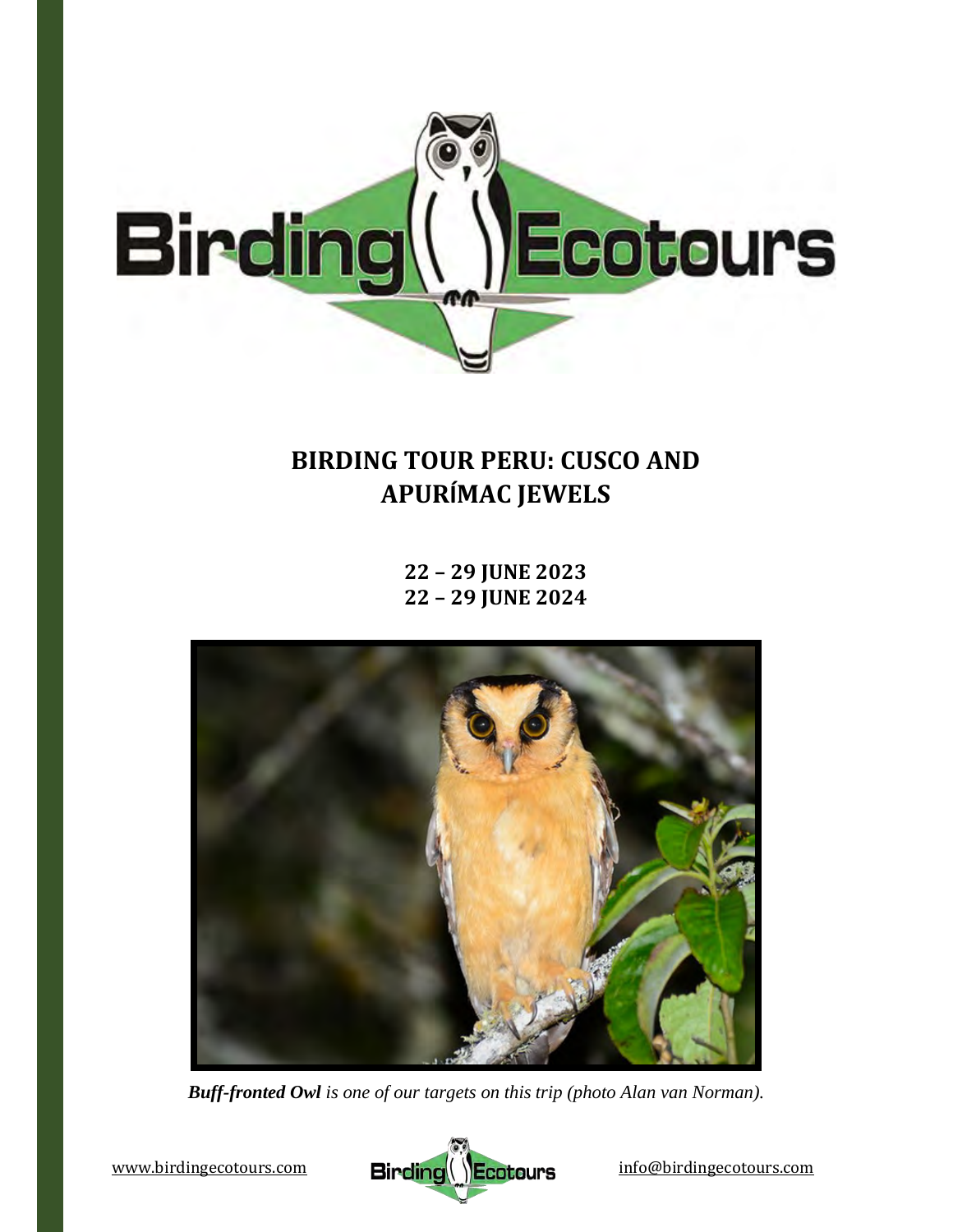Our itinerary "Birding Tour Peru: Cusco and Apurímac Jewels" is designed to provide you with one of the best selections of endemic, range-restricted, and classic Andean species in one of the most popular and famous locations in South America and the world, Cusco – and in one week only. Cusco is visited by thousands of tourists every year due to its rich culture and archaeology, but few people know that the Cusco region also possesses a large number of different ecosystems and holds several endemic birds that are only found here.

We will start our trip in Cusco, visiting the Huacarpay wetlands as an introduction to several Andean species and looking for our first endemic, **Rusty-fronted Canastero**. Then the trip will take us to the picturesque town of Ollantaytambo to stay at the comfortable Hotel Pakaritampu. The gardens of this beautiful, small hotel hold our second target of the day, the endemic **Bearded Mountaineer**. We will use the Hotel Pakaritampu as our base for the next three nights in order to explore the famous Abra Malaga Pass mountain area.

The *Polylepis* temperate forest is one of the most endangered ecosystems in the Andes, with only a few patches of forest remaining. We will spend a full day at the base of the snow-capped Veronica mountain, looking for the endemics **White-browed Tit-Spinetail**, **Creamy-crested Spinetail**, **Junin Canastero**, and **White-tufted Sunbeam** and for **Ash-breasted Tit-Tyrant**, **Tawny Tit-Spinetail**, and with luck the Critically Endangered (IUCN) **Royal Cinclodes**. Below the mountain pass the road descends into the cloudforest, where several flocks of mountain tanagers are often seen, including the endemic **Parodi's Hemispingus**, and here we have our first chance for the endemics **Inca Wren** and **Cuzco Brushfinch**.



*Junin Canastero can be seen on Veronica mountain.* 

After three nights in Ollantaytambo we will take a train to Aguas Calientes (now officially Machu Picchu Pueblo) and visit Machu Picchu. We will spend a couple of hours on the

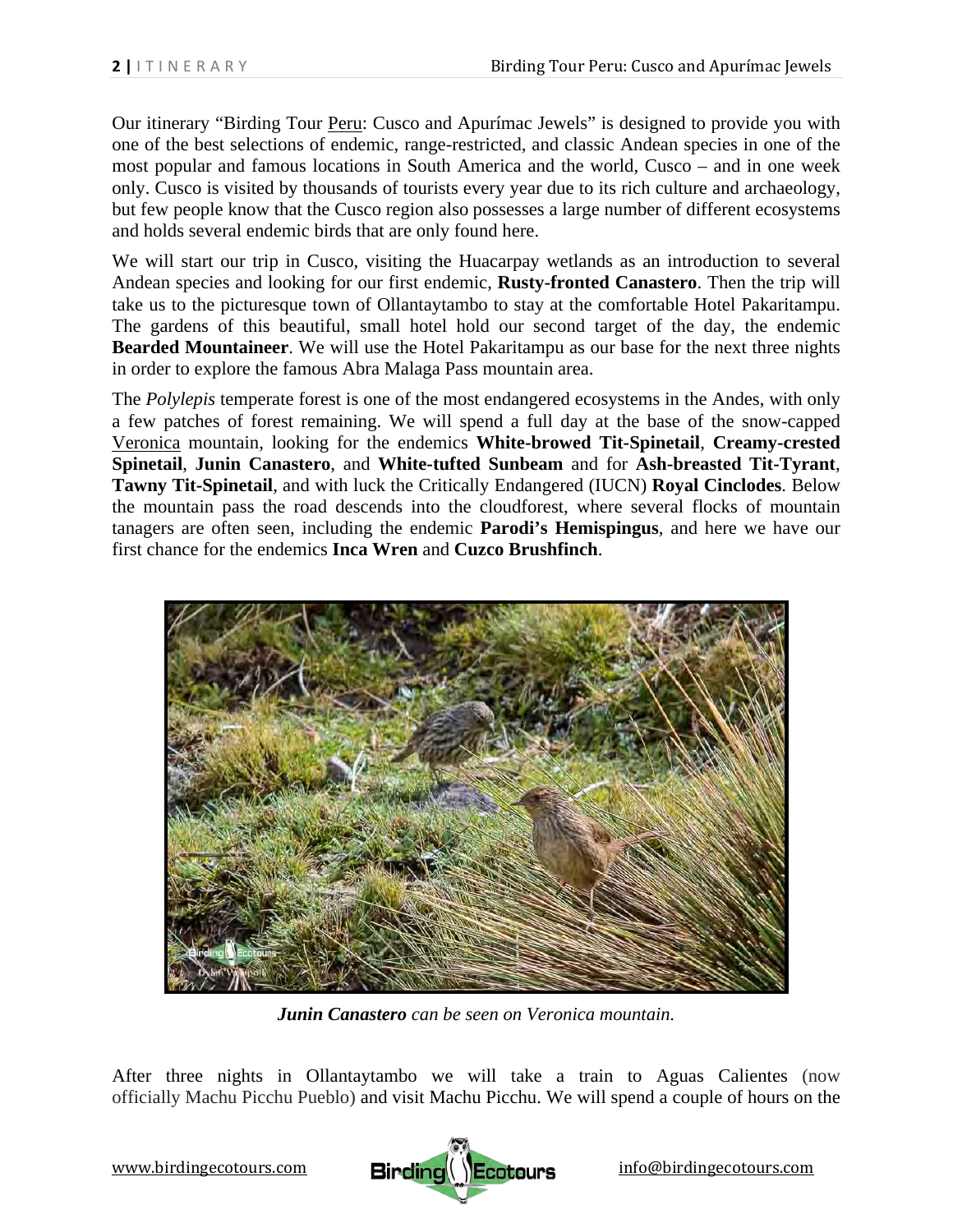site for those who want to briefly visit and take pictures of the site, but, most importantly, we will have another chance for **Inca Wren**. Birding the lush tropical forest below Machu Picchu will provide also good chances for the endemic **Masked Fruiteater** and the range-restricted **Slaty Tanager**.

Finally, the Apurímac valley near Cusco provides excellent chances to add more endemic birds to the trip list, such as **Apurimac Spinetail**, **Apurimac Brushfinch**, **Chestnut-breasted Mountain Finch**, the localized **Vilcabamba Tapaculo**, and **Koepcke's Screech Owl**. In addition to this amazing list of species you will be able to have close-up views of the majestic **Andean Condor** at the condor viewpoint at Chonta and a good opportunity for the mysterious **Buff-fronted Owl**.

This itinerary could easily be combined with custom dates for our **Central Peru Tour**, **Northern Peru Tour**, and **Northern Ecuador Tour** with one night in Lima required. Please ask us for details.



*The scrub on the edge of Huacarpay Lake will be explored for Many-colored Rush Tyrant.* 

# **Itinerary (8 days**/**7 nights)**

## **Day 1. Flight to Cusco**, **birding the Cusco area**, **transfer to Ollantaytambo**

We will have an early flight from Lima to the city of Cusco and transfer to the Huacarpay Lake. We will explore the arid scrub surroundings, looking for the endemic **Rusty-fronted Canastero**. The reeds around the lake hold **Yellow-winged Blackbird**, **Many-colored Rush Tyrant**, and

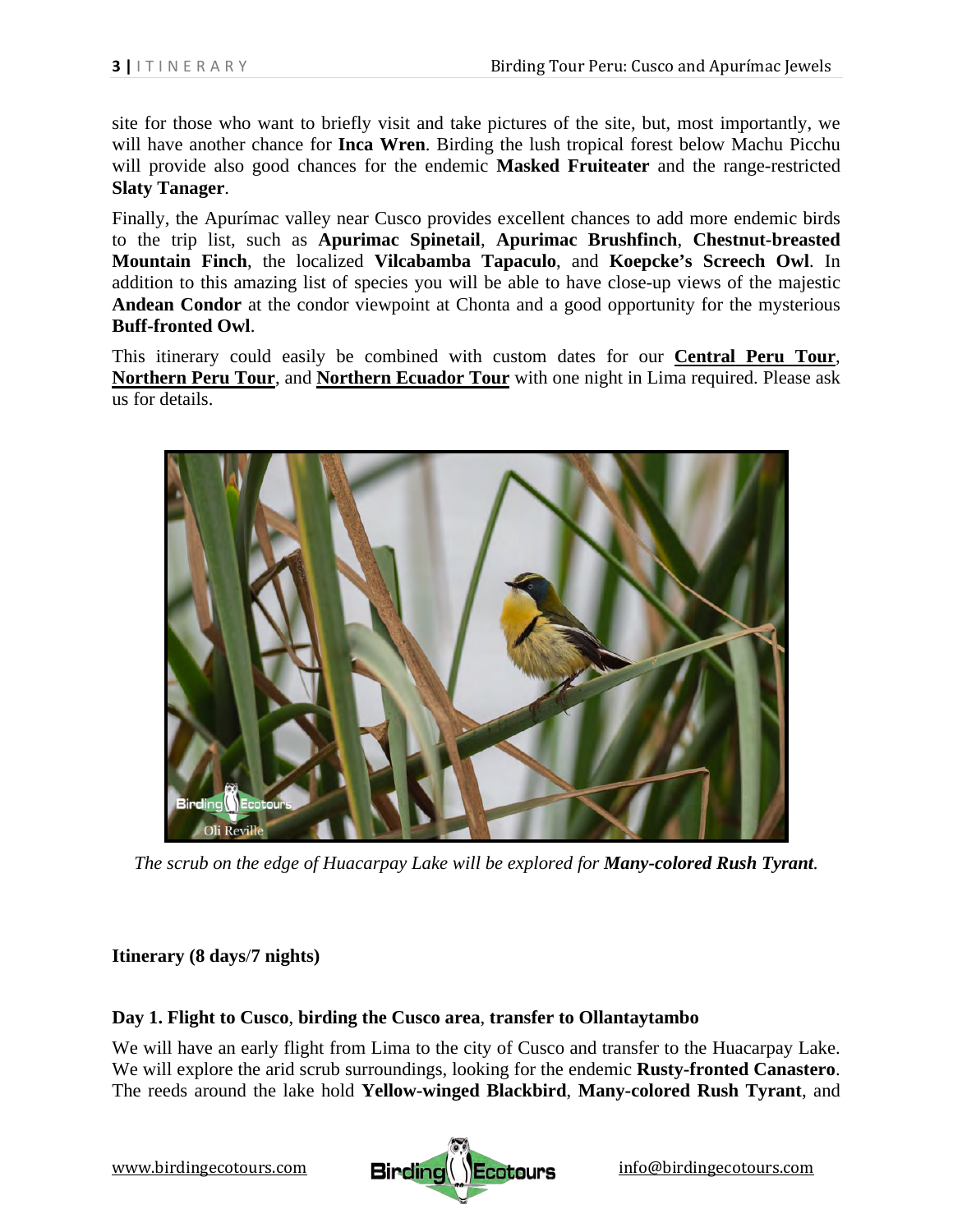**Wren-like Rushbird**. Other birds include **Band-tailed Seedeater**, **Blue-and-yellow Tanager**, **Chiguanco Thrush**, **Streak-fronted Thornbird**, **Andean Flicker**, **Green-tailed Trainbearer**, **Golden-billed Saltator**, **Black-chested Buzzard-Eagle**, **Andean Lapwing**, and several waterfowl such as **Puna Teal**, **Yellow-billed Pintail**, **Yellow-billed Teal**, **Cinnamon Teal**, **White-tufted Grebe**, **Andean Coot**, **Puna Ibis**, and others. We will then transfer to Ollantaytambo, where we will spend the rest of the afternoon enjoying the hotel gardens, looking for **Black-throated Flowerpiercer** and the endemic **Bearded Mountaineer**.

Overnight: Hotel Pakaritampu, Ollantaytambo

## **Day 2. Birding the Abra Malaga mountain pass**

We will have an early start to explore the famous Abra Malaga mountain pass at the base of the snowcapped Veronica mountain. This area is good for several range-restricted species such as **White-browed Tit-Spinetail**, **Ash-breasted Tit-Tyrant**, **Giant Conebill**, **Line-fronted Canastero**, **Streak-headed Antpitta**, **Puna Tapaculo**, **Tit-like Dacnis**, **Junin Canastero**, **Tawny Tit-Spinetail**, and with some luck the Critical Endangered (IUCN) **Royal Cinclodes**. Other birds in the area might include our first chance for **Andean Condor**, **Andean Goose**, **Great Sapphirewing**, the endemic **White-tufted Sunbeam**, **Shining Sunbeam**, **Andean Parakeet**, **Short-billed Pipit**, and **Mountain Caracara**.

Overnight: Hotel Pakaritampu, Ollantaytambo



*Andean Goose can be seen in the Abra Malaga mountains.* 

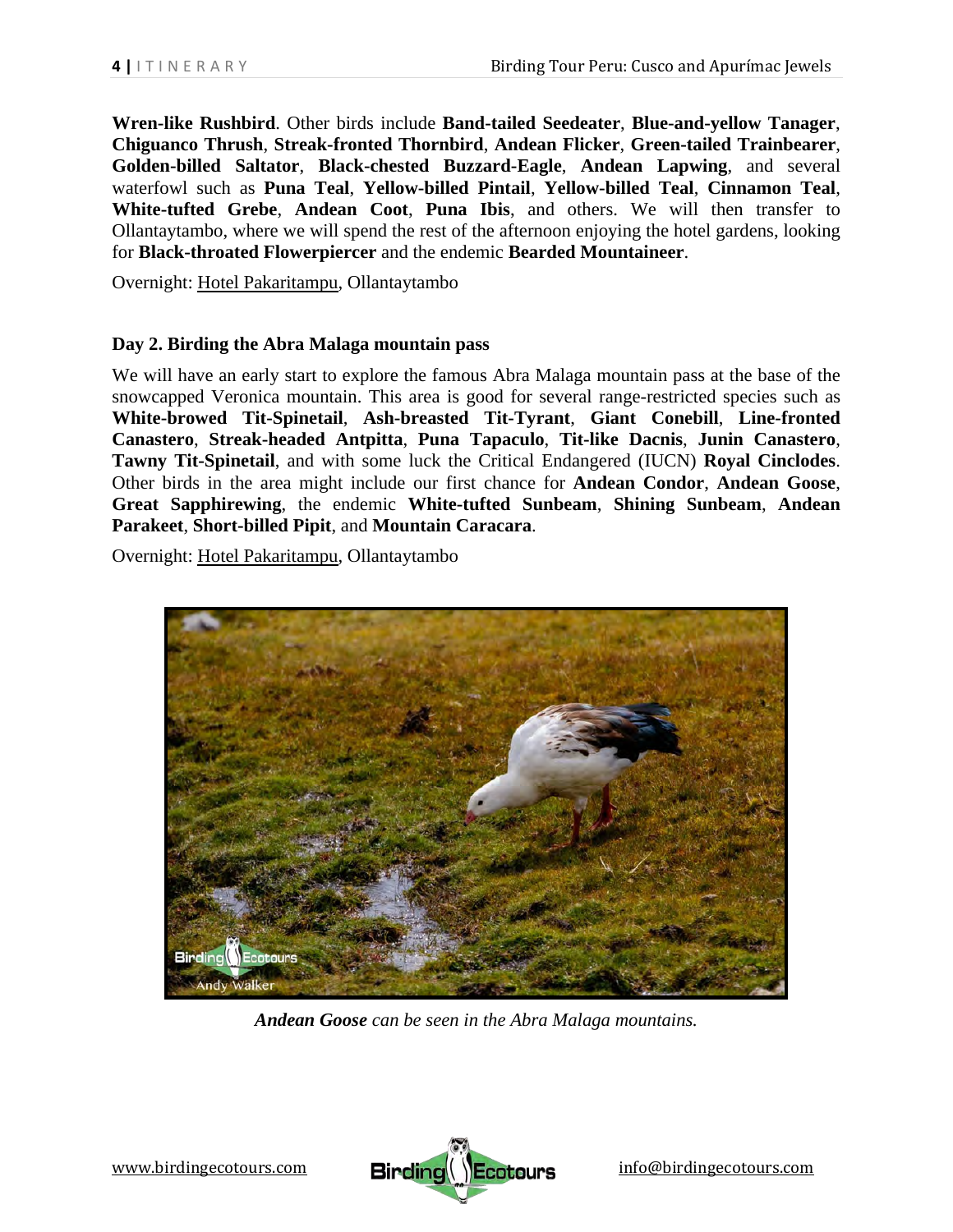# **Day 3. Birding the Quillabamba road**

Today we will focus on species that occur at the lowest parts of the Abra Malaga mountain pass along the Quillabamba road. We will look for the endemics **Parodi's Hemispingus**, **Inca Wren**, **Cuzco Brushfinch**, **Marcapata Spinetail**, and **Unstreaked Tit-Tyrant**, and for **Goldencollared Tanager**, **Scarlet-bellied Mountain Tanager**, **Grass-green Tanager**, **Plushcap**, **Black-eared Hemispingus**, **Three-striped Hemispingus**, **Puna Thistletail**, **Diademed Tapaculo** and **Yungas Pygmy Owl**.

Overnight: Hotel Pakaritampu, Ollantaytambo



*The attractive Scarlet-bellied Mountain Tanager can be seen near Ollantaytambo.*

# **Day 4. Visit to Machu Picchu and birding the area**

After a 1.5-hour train ride from Ollantaytambo we will reach Aguas Calientes, the gateway to the world-famous Machu Picchu ruins. We will spend a couple of hours visiting the ruins and looking for the endemic **Inca Wren** and for **Pale-legged Warbler**. In the afternoon we will walk along the railway, looking for **Highland Motmot**, **Torrent Duck**, **White-capped Dipper**, **Saffron-crowned** and **Blue-necked Tanagers**, **Azara's Spinetail**, **Grey-breasted Wood Wren**, **Torrent Tyrannulet**, **White-bellied Hummingbird**, **Slate-throated Whitestart**, and others.

Overnight: Casa Andina Classic Machu Picchu

# **Day 5. Birding the Mandor Valley, transfer to Cusco**

We have a full morning to explore the lush forest on the way to the Mandor Valley near Aguas Calientes, looking for the endemic **Masked Fruiteater**, **Versicolored Barbet**, **Golden-naped**

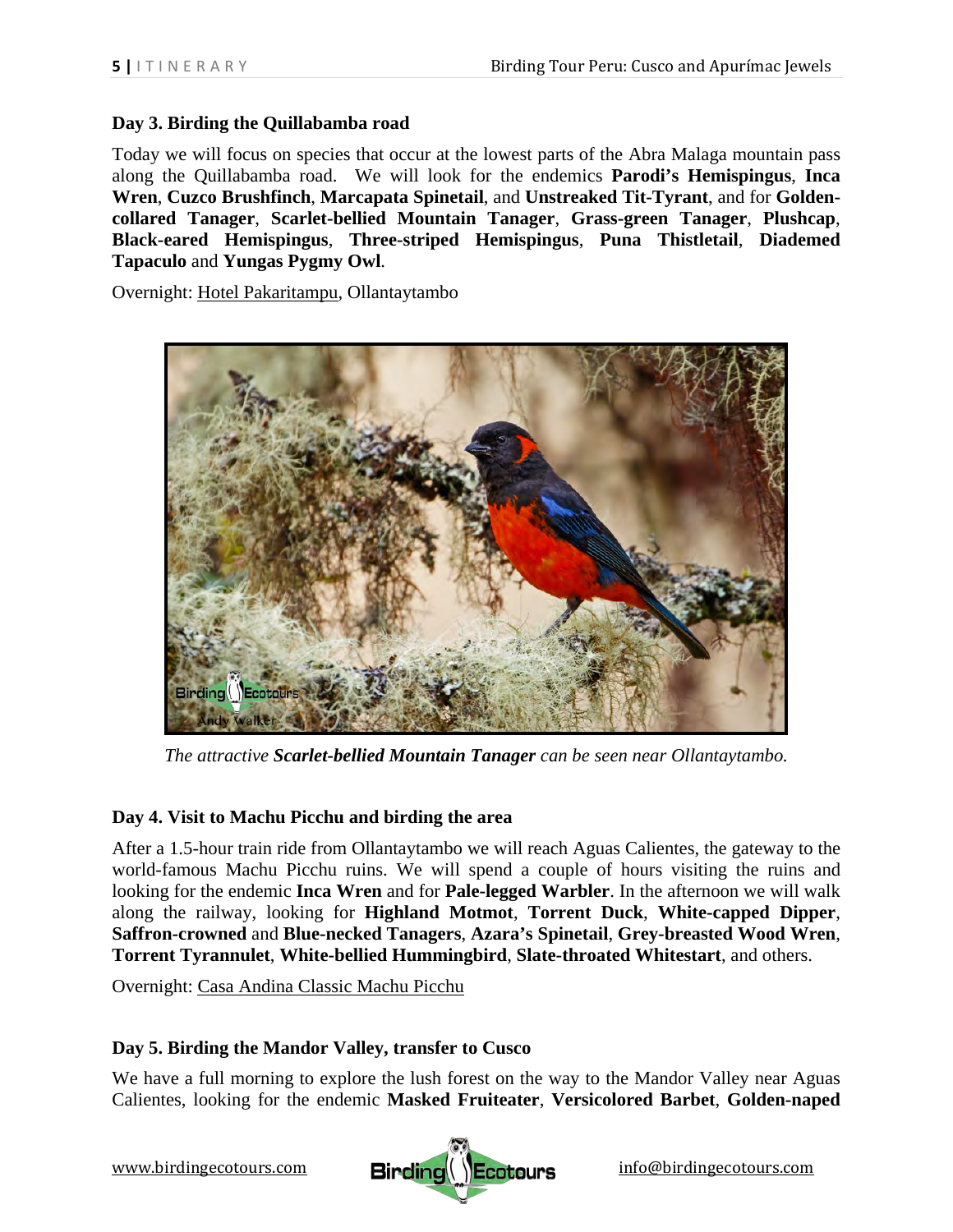and **Silver-backed Tanagers**, **Blue-naped Chlorophonia**, **White-eared** and **Andean Solitaires**, **Ashy-headed**, **Plumbeous-crowned**, **Mottle-cheeked**, and **Sclater's Tyrannulets**, **Ocellated Piculet**, **Chestnut-capped Brushfinch**, **Mitred Parakeet**, **Plum-crowned Parrot**, **Slaty Tanager**, **Barred Becard**, **Golden-olive Woodpecker**, **Capped Conebill**, the endemic **Green-and-white Hummingbird**, and **Dusky-green Oropendola**. In the afternoon we will return to Ollantaytambo by train and then transfer to Cusco.

Overnight: Casa Andina Cusco Hotel

## **Day 6. Andean Condor and Limatambo**

We will drive to Limatambo and explore the condor viewpoint at Chonta, where we will have close-up encounters with **Andean Condor**. Other birds in the area include **American Kestrel**, **Variable Hawk**, **Aplomado Falcon**, and **Black-chested Buzzard-Eagle**. Our lodge grounds are good for the seldom-seen **Buff-fronted Owl** (which will be the main target here), **Pacific Pygmy Owl**, and the localized subspecies of the endemic **Koepcke's Screech Owl** (sometimes called 'Apurimac Screech Owl').

Overnight: Yoga Limatomba Guesthouse, Limatomba



*Aplomado Falcon can be seen while looking for Andean Condor.* 

# **Day 7. Birding the Mollepata area**

Today we will explore the Mollepata valley, looking for the endemics **Vilcabamba Tapaculo**, **Creamy-crested Spinetail**, **Apurimac Brushfinch**, and **Apurimac Spinetail** and for the

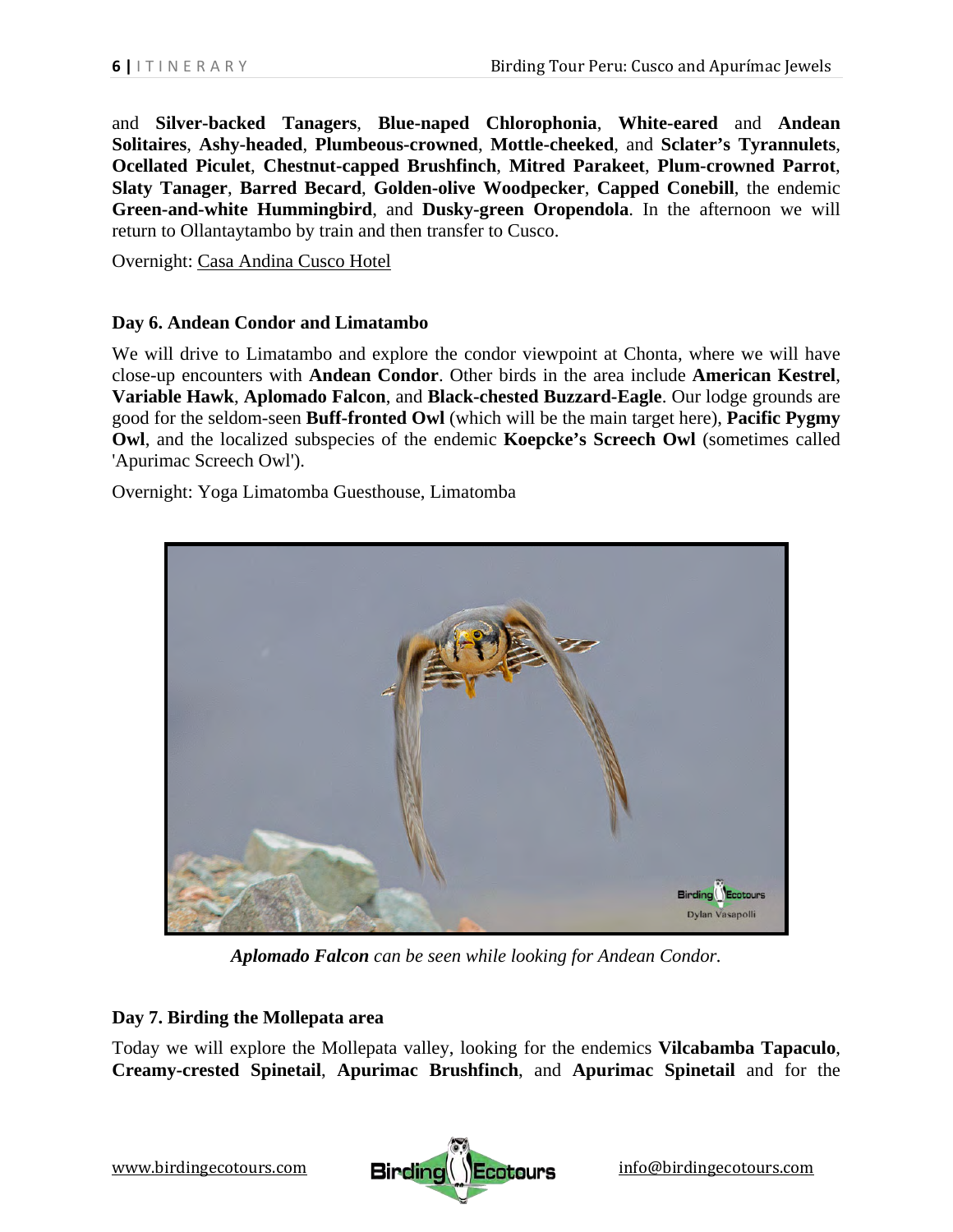localized **Chestnut-capped Brushfinch**, **Tyrian Metaltail**, and others. Here we also will have a second chance for **Buff-fronted Owl** after dusk.

Overnight: Yoga Limatomba Guesthouse, Limatomba

## **Day 8. Departure**

After an exciting week of birding in the Andes we will return to Cusco to connect with our domestic flight back to Lima, where the tour ends.

*Please note that the itinerary cannot be guaranteed as it is only a rough guide and can be changed (usually slightly) due to factors such as availability of accommodation, updated information on the state of accommodation, roads, or birding sites, the discretion of the guides and other factors. In addition, we sometimes have to use a different international guide from the one advertised due to tour scheduling.*

| <b>Duration:</b>                         | 8 days                                                                                                                                                                                                                                                |
|------------------------------------------|-------------------------------------------------------------------------------------------------------------------------------------------------------------------------------------------------------------------------------------------------------|
| <b>Limit (Group size):</b> $4 - 8$       |                                                                                                                                                                                                                                                       |
| Dates:                                   | $22 - 29$ June 2023<br>$22 - 29$ June 2024                                                                                                                                                                                                            |
| Start:                                   | Lima                                                                                                                                                                                                                                                  |
| End:                                     | Lima                                                                                                                                                                                                                                                  |
| <b>Price:</b>                            | US\$3,795 per person sharing (4 - 8 participants) plus US\$350 for<br>domestic flights, which we will book for you (2023)<br>US\$3990 per person sharing (4 - 8 participants) plus US\$350 for domestic<br>flights, which we will book for you (2024) |
| <b>Single Supplement:</b> US\$505 (2023) | US\$545 (2024)                                                                                                                                                                                                                                        |

## **Price includes:**

Accommodation in hotels and lodges (except where indicated) Transfer Lima hotel to airport on day 1 Private transport Private tour leader Meals (except where indicated) Bottled water (during activities in the field) Train tickets Ollantaytambo – Aguas Calientes – Ollantaytambo Bus ticket Aguas Calientes – Machu Picchu – Aguas Calientes